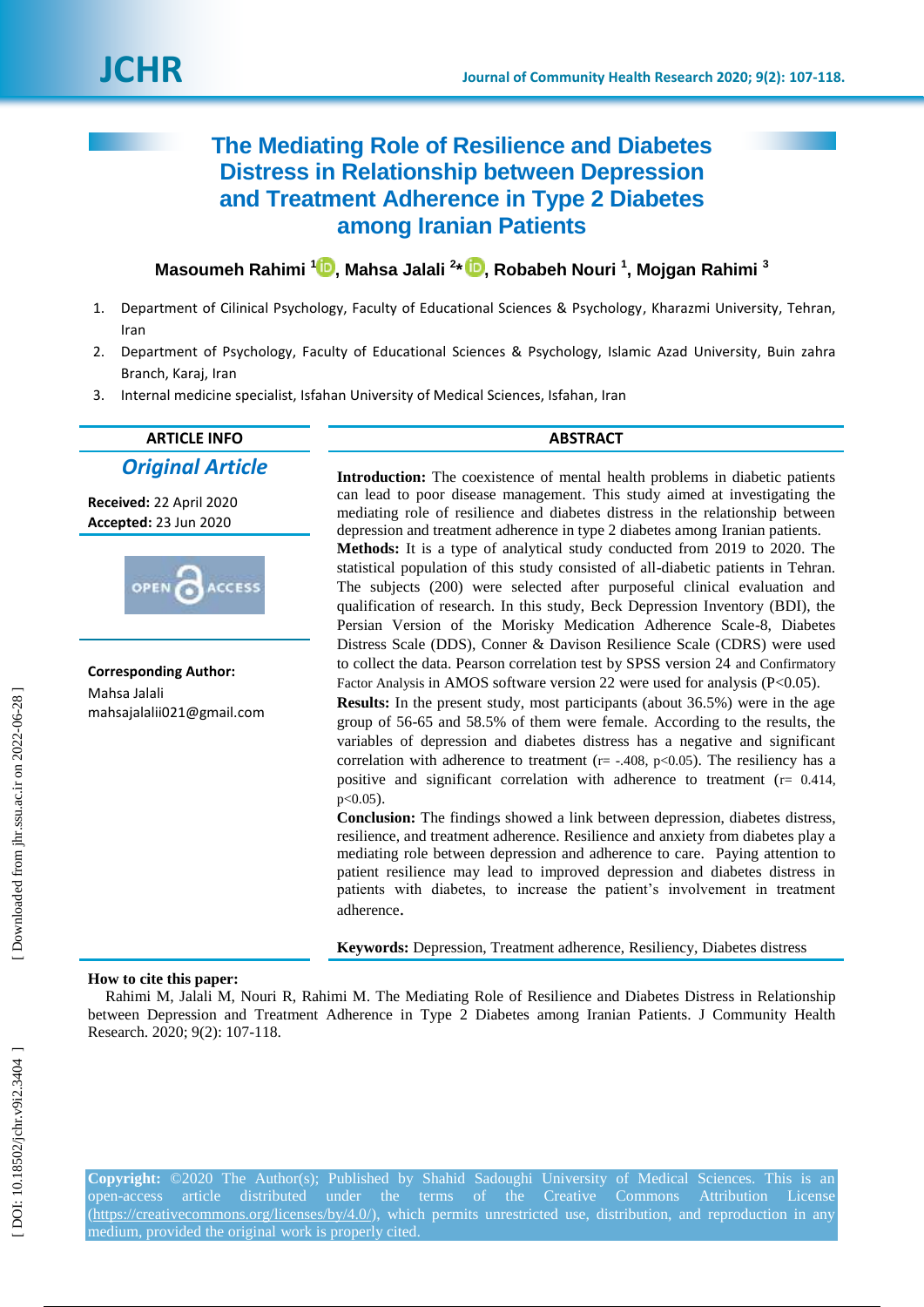#### **Introduction**

According to a national survey, about 592 million people worldwide will be affected by diabetes mellitus by 2035 ( 1). About 90 % of patients with diabetes have type 2 diabetes (T2DM). A bidirectional link between T2DM and depression has recently been recognized. Depression was associated with a 60 % increased risk of T2DM according to a meta -analysis report ( 2). Globally, depression is the second leading cause of disability, and it has been documented that patients with diabetes are more likely to develop depression than people with no diabetes (3). In previous research, the coexistence of psychiatric illnesses such as depression was estimated to be substantially more prevalent in people with T2DM than in the general population with a prevalence ranging from 15 to 24 % and an incidence rate of depression in the first year following the initiation of 12, 61 oral anti diabetic treatment per 1000 people in a year (4,5).

Patients with T2D are frequently treated with various drug regimens including oral drugs and/or exogenous insulin (6). Drug adherence refers to the degree to which patients are following health care providers ' medication prescriptions (7). Diabetic patients are at risk of developing hyperglycemia, especially those treated with insulin (8). Hemoglobin A1c (A1C) reduction is a primary indicator of diabetes glycemic regulation ( 9). Glycemic regulation, which is key to preventing complications, includes strict dietary adherence, sufficient physical activity, and anti-diabetic drugs (10). A systematic review , covering 27 studies , found that adherence to anti -diabetic medications could be as less as 38.5 % (11) . A recent study showed a 72.4 % overall adherence to anti -diabetics in older people [\(12\)](https://www.ncbi.nlm.nih.gov/pmc/articles/PMC6597679/#B27). Besides , Spanish older patients receiving oral anti -diabetics reported discontinuation rates of 46.8 percent for oral anti -diabetics [\(13\)](https://www.ncbi.nlm.nih.gov/pmc/articles/PMC6597679/#B38).

Adherence to treatment has been demonstrated to reduce morbidity and mortality while improving glycemic control among those suffering from diabetes. For instance , depression is associated with impaired glucose control, physical impairment, complications of the end -organ, and mortality, when

depression itself is associated with lower rates of adherence to treatment (14). A meta -analysis of 47 independent studies exploring the association between depression and carelessness in people with type 1 or type 2 diabetes found that depression was substantially correlated with non -adherence to the diabetes treatment regimen (4). Findings indicated that individuals with higher depressive symptoms have lower adherence and glycemic control and those with lower depressive symptoms showed that elevated depressive symptoms are correlated with lower adherence. It illustrates the significance of monitoring and tracking depressive symptoms throughout a life -change (15).

Health researchers have recently realized possible associations of high significance between resilience with mental and physical illnesses (16). Resilience refers to the dynamic process of constructive adaptation to negative life experiences, which results in compromising when coping with stressful situations. (17 ) . Studies revealed a close link between low resilience rates and diabetes growth. People gain the capacity to deal effectively with the pressures of family and social life through the resilience process (18 ) .

Research has also shown that resilience has an absolute positive effect on all aspects of diabetic patients' quality of life (19). Positive psychological characteristics in patients acquired T2D were correlated with superior outcomes. Better health, for example, is associated with better control of glucose. Additionally, lower levels of hemoglobin A1C were correlated with resilience, and such resilience was shown to counteract the impact of psychological distress on blood sugar. Eventually, the positive effect of resilience was linked to lower mortality among T2D patients prospectively and independently (14).

It is recognized that psychological health , which was linked to type 2 diabetes mellitus (T2DM) , deserves more attention (20). Sources psychological problems could arise from complex medical treatment regimens, concerns about hypoglycemia and diabetes complications, and unfavorable living environments for adhering to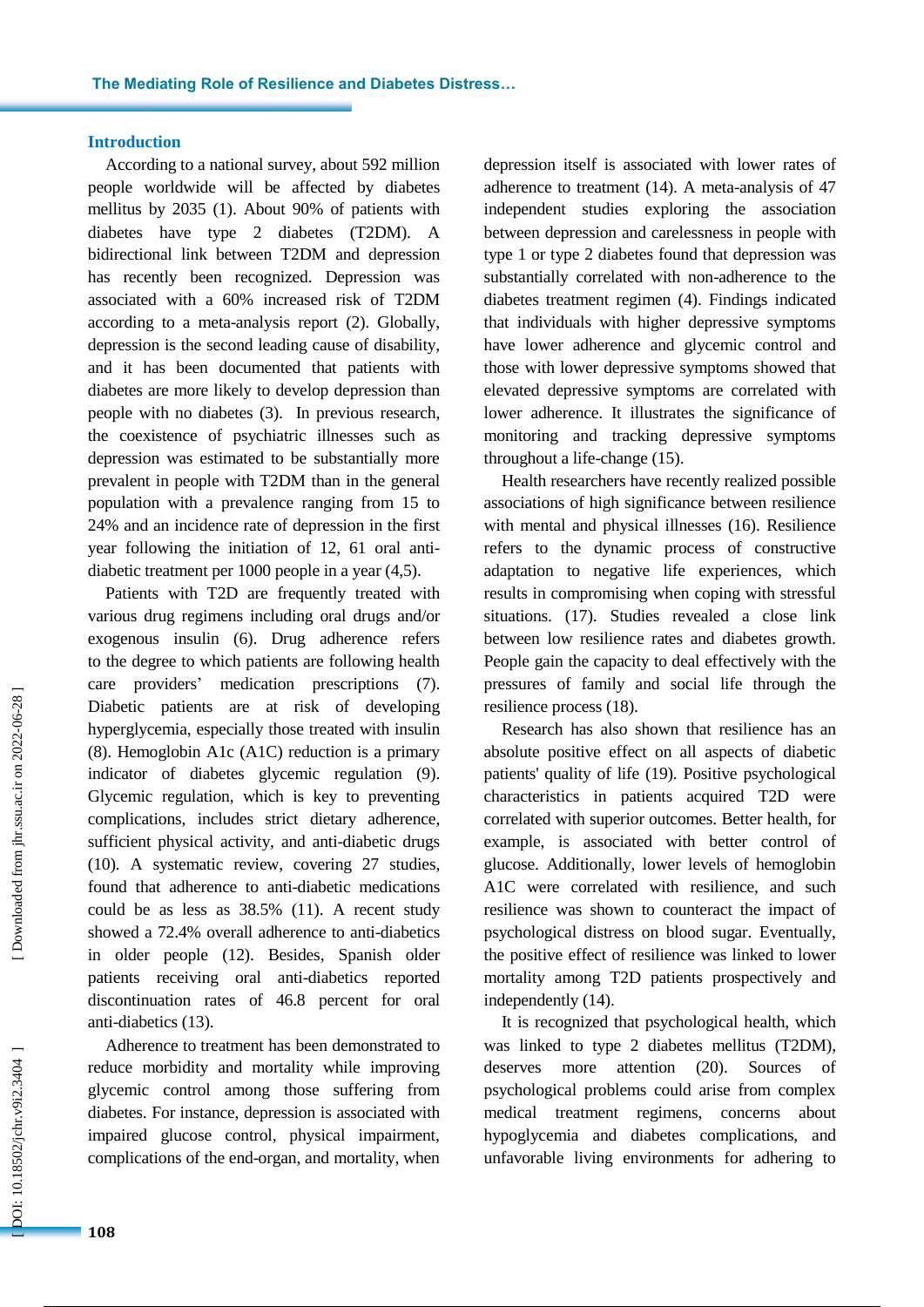medical advice (21 ) . Living with diabetes can be difficult due to facing a complex, challenges, and often frustrating set of self-care instructions which will make patients irritated, angry, exhausted , and/or disheartened (22 ) . Nonetheless, recent findings have indicated that high levels of diabetes -specific anxiety rather than depression may account for many published results. For instance, diabetes specific anxiety in a study of 506 patients with type 2 diabetes showed the same results (23 ) . Diabetes distress (DD), described, as the collective emotional and cognitive stresses caused by daily diabetes management, can be a factor that prevents people with diabetes from achieving optimal glycemic control (24).

Psychological distress and diabetes -specific distress, identified as negative emotional responses to the pressure, concerns, doubts, and fears of diabetes diagnosis (25), have been shown to affect patient outcomes (26). Patients with diabetes frequently feel overwhelmed by the everyday demands of the disease, and are 'burned out' . Researchers note that distress caused by diabetes related issues leads to lower motivation, better selfcare, higher blood glucose levels, increased risk of complications and poor quality of life . Researchers found that diabetes -related distress is more closely linked to self-care and glycemic control comparing to depression (23). Diabetes -related distress is characterized as an emotional response in patients with diabetes to a challenging state of health and should not be confused with clinical depression (27). It has been shown that psychological factors such as diabetes -related emotional distress are associated with lower dietary adherence, exercise, regular blood glucose monitoring, and drug regimens (28).

Diabetes literature has revealed that different factors can affect diabetes self-care practices, adherence to medication, resilience , and diabetes distress on an individual basis. However, except for diabetes distress, most of the previous studies still have to test a model regarding the multiple associations among these variables. As stated above, the purpose of this study is to examine a structural model that links depression and adherence to treatment by mediating the role of resilience and diabetes distress among patients with diabetes type 2.

# **Methods**

It is a type of analytical cross sectional study conducted from 2019 to 2020 . This study adopted a purposeful sampling design in engaging patients with diabetes type 2 from several clinics in district 3 of Tehran. Inclusion requirements included qualified participants among men and women whose diabetes had been controlled for at least one year, and who were able to understand the questionnaires, not suffering from diagnosable mental illness, and psychiatric/psychological problems that could impair their judgment . To complete the questionnaires, all participants should give written consent in their preferred language while waiting for a medical appointment with the doctor at the clinic. The participants included 200 (83 male , 117 female ) patients. For sample size calculation of unknown population size, we used the following formula:  $n = z^2$ .  $[p^*q]/d^2$ , which is used to calculate the sample size of a qualitative variable in prevalence or cross -sectional studies . Participants were sampled consecutively as they arrived at the clinics in 2019 over 4 months . Trained research assistants interviewed participants who refused to conduct the questionnaires themselves. Questionnaires were completed following the planned clarification of the study objectives and the consent of the participants which took approximately 30 to 45 minutes to complete the explanations provided in the questions. To comply with the Helsinki Code of Ethics, it was allowed for the patients to leave the research at any time whenever they felt tired . Besides, no private detailed questions were asked. Given the possibility of having any dropouts in the study and/or improper completion of some questionnaires, a sample group was chosen among 250 individuals including a sample size of 200 patients (29). The study was ethically approved under the code number Azad university of Karaj IR. AUK.REC.1398.99 and informed consent were obtained from each subject. The SPSS software (ver. 20.0) and AMOS (ver.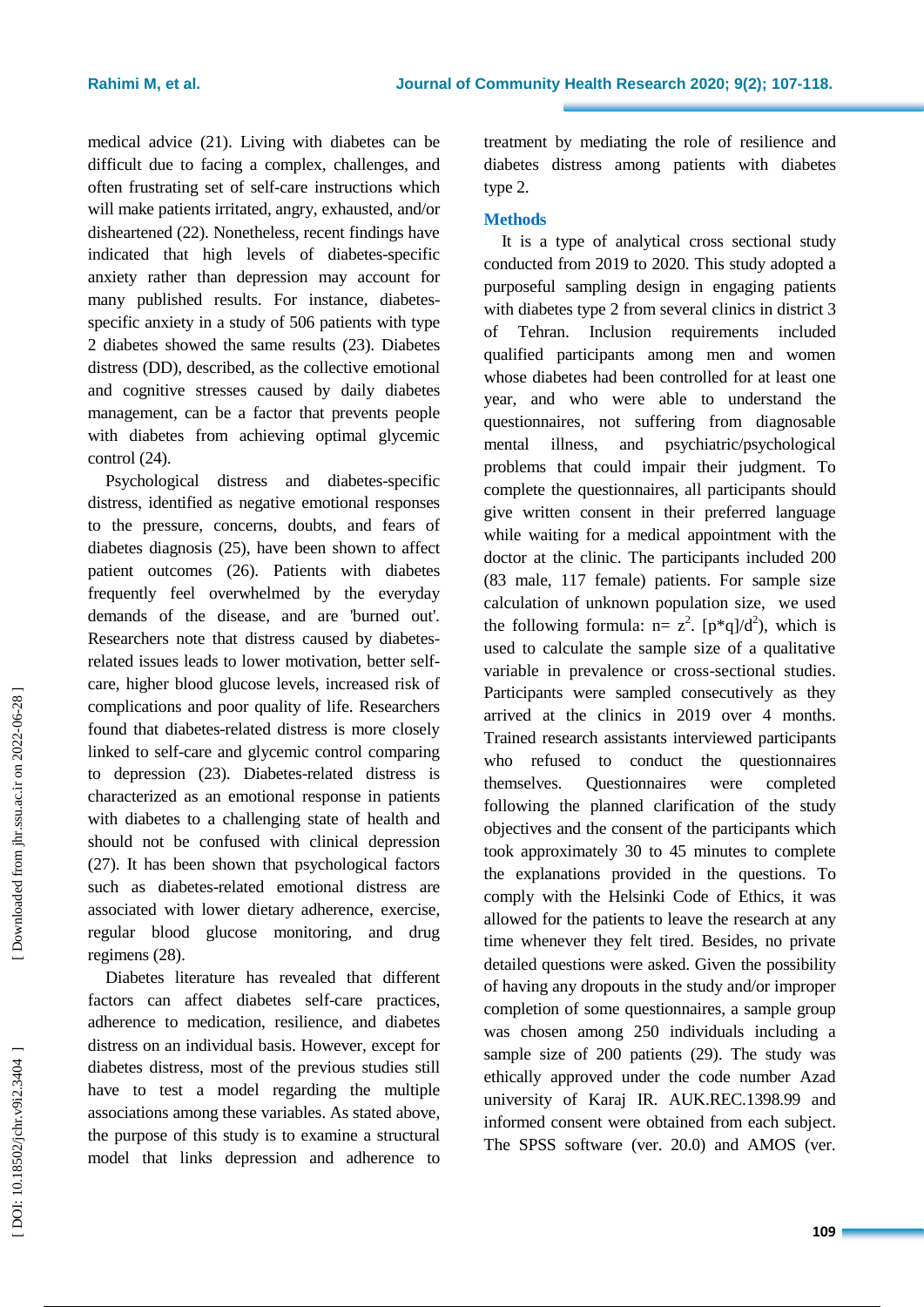22.0) used the Pearson correlation coefficient test to perform statistical analysis . Researchers use d various metrics of goodness -of-fit to test a model based on model compatibility. Some common fit indices used are the Normed Fit Index (NFI), the Non -Normed Fit Index (NNFI), the Incremental Fit Index (IFI), the Comparative Fit Index (CFI), and the Root Mean Square Approximation Error (RMSEA), respectively. CFI and NFI are indicators calculating the goodness of fit model in the independent model which implies that there is no relationship between the data and 1 and 0.96 in the model are identical. These measurements also represent the goodness of fit of the model values of 0.90 and above which are considered as correct. Descriptive indices were used to define data like mean and its standard deviation . Sobel's (29) test was used to investigate the mediating effect of resiliency and d iabetes distress on the relationship between depression and adherence to treatment (P<0.05). For the normality of the multivariate distribution, structural equation modeling was used. To achieving this purpose, the AMOS software used Mean, SD, Skewness, and the multivariable Kurtosis coefficient of Mardia. Sobel's (29) test was used to investigate the mediating effect of resiliency and diabetes distress on the relationship between depression and adherence to treatment. One method used to measure the significant effect of the variable mediated effect of Sobel's (29) test is to directly measure the significance of the relative to the normal distribution of Z using the standard error of the mediator variable. Thus, after dividing the result by multiplying the two non standard coefficients that constitute the intermediate variable paths by the standard error of the product, the ratio obtained is compared with the normal distribution table. If the ratio is greater than 1.96, the mediating variable effect is significant. To apply the Sobel method to determine this relationship, the following equation must be calculated:

#### $z$ -value =  $a * b/SQRT(b2 * sa2 + a2 * sb2 + sa2 * sb2)$

Sobel (29) believes that this ratio is asymptotically normal, and when the ratio is greater than 1.96, for large samples, it leads to a null hypothesis of 0 at 0.05 level.

# **Research Tool**

### **Clinical and sociodemographic characteristics**

Patients provided information about gender **,** age **,** employment status **,** education **,** treatment status. A chart review was conducted to obtain diabetes duration, insulin delivery regimen, and prescreening eligibility criteria.

#### **Beck Depression Inventory (BDI)**

The BDI is one of the most widely used self-report studies on depression. It was established as a predictor of depressive symptomatology and severity. To achieve this research goal , the short -form version of the BDI was used. The scale contains 13 items each containing four self-statements. Point ratings are graded from 0 to 3 with higher scores indicating more extreme symptomatology. Total ratings vary from 0 and 39. Individuals were told to accept the claims that have been valid to them over the past week . For statements more reflective of depression, higher point values are issued. This scale was shown to be accurate with a **Cronbach's** alpha of .86 (30). In Iran, it has been used with good validity and reliability (31). The reliability coefficient for the full scale was calculated at 0.81 in the current analysis.

#### **The Morisky Medication Adherence Scale - 8**

The MMAS-8 is a standardized test of drugtaking actions developed by Morisky et al . (3 2). This self-reported medication -taking measure was established from a four -item scale which was previously validated. The scale is a one-dimensional scale according to Morisky et al . (3 3). The Morisky Medicine Adherence Scale contains seven questions with a yes/no response format and one question with a 5 -point Likert answer. For items 1 to 7, the answer options are "Yes" or "No". Question No . 8 is a question of the Likert -type and the overall score is 0 to 8. Scores lower than six indicate low adherence, scores between 6 and < 8 indicate moderate adherence, and score equal to 8 indicates high adherence. Additionally, internal consistency was acceptable with the coefficient of 0.697 for a Cronbach overall. In Iranian hypertensive patients,

OOI: 10.18502/jchr.v9i2.3404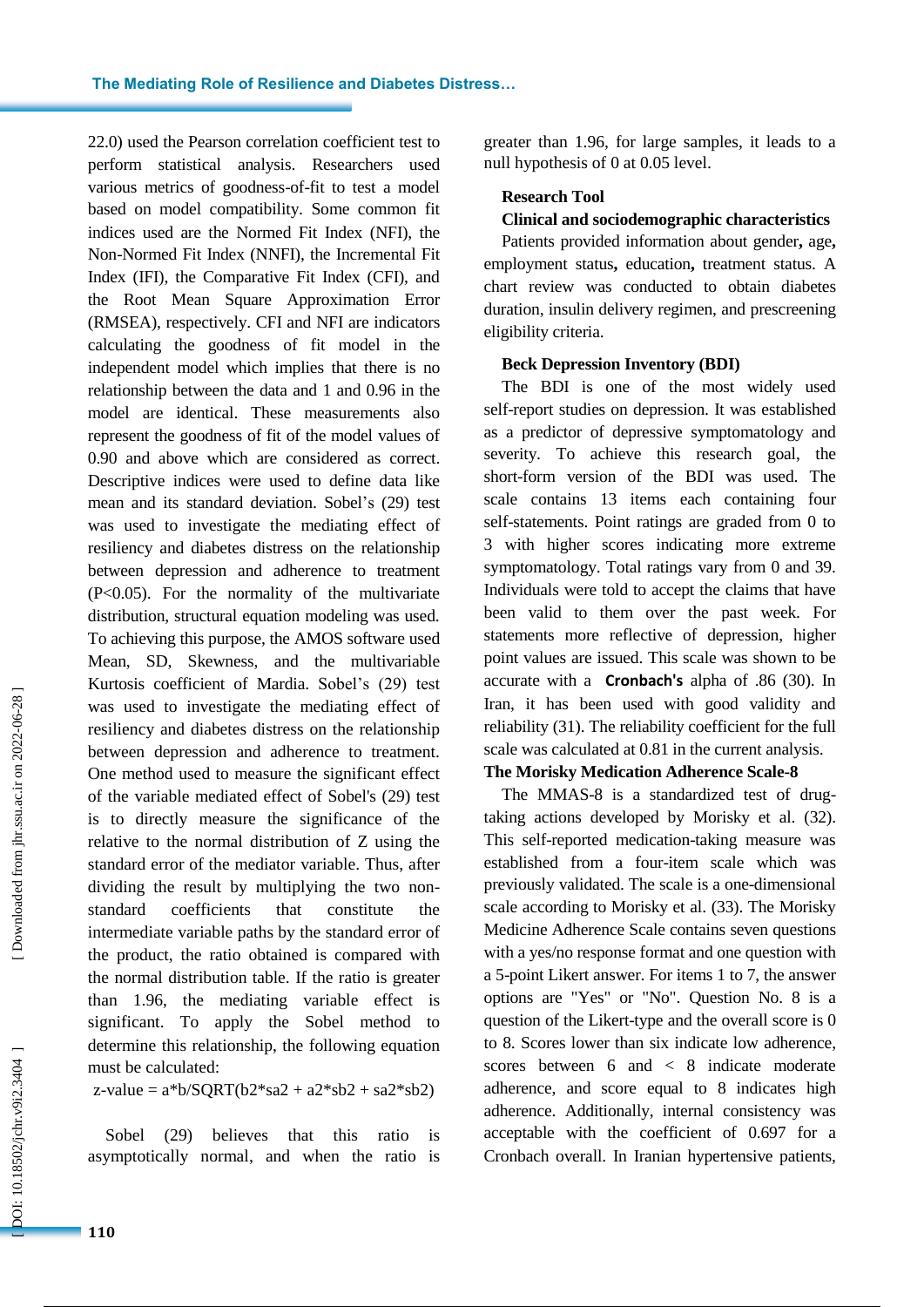the Persian version of the MMAS had acceptable reliability and validity. This scale can be used in future studies as a normal and effective method for assessing the medication adherence of Persian speaking patients with chronic conditions (3 4). In the sample from the present analysis, the reliability coefficient for the whole scale was estimated to be 0.77.

**Conner & Davison Resilience Scale (CDRS):** The questionnaire has 25 items on a 5 -point scale. In this questionnaire, the maximum score is 100 and the minimum score is zero. Each test score is equal to the sum of the scores of each question. Conner and Davidson (3 5 ) reported the test -retest reliability of this questionnaire on 24 patients with GAD and PTSD of 0.87. The convergent validity of this questionnaire was performed on 30 psychiatric patients using the Kobasa Hardiness Questionnaire and the results showed that the Resiliency Questionnaire with the Kobasa Hardiness Questionnaire was 0.83 which is correlated, but with perceived stress of -0.76 . It indicates that high levels of resiliency are associated with low experienced stress (3 5). In general, the results show the desirability and validity of the resiliency questionnaire. Jowkar et al . (3 6 ) have standardized the resiliency questionnaire in Iran and

the results showed that the questionnaire has a Cronbach's alpha of 0.89 . The reliability coefficient for the entire scale was updated in the current research model into a calculated 0.79.

Diabetes Distress Scale (DDS): DDS is a seventeen -item scale that addresses four critical dimensions of distress: emotional burden, distress, interpersonal distress, and physical distress, which first announced in 2005. This is considered as a clinical tool for initiating conversations with patients as well as an important inference criterion in numerous studies (3 7). Each item was measured on a Likert scale of 1 to 6. DDS allows the measurement of the total distress or individual range which is mostly classified as distress. It is genuinely translated into English, and this translation was validated (3 8). The reliability coefficient for the whole scale has been determined as 0.80 in the pattern of the current research.

### **Results**

Of the 200 participants, 41.5% (83) were male , with the highest prevalence of roughly 36.5% (73) between the age range of 56 to 65 years and the lowest among 4.5% (9) of those aged 25 to 35 years. 72.5% (145) were unemployed . More than 50%(142) of people were literate and the majority 61%(121) used the pill for treatment [\(Table](http://ircmj.com/articles/16684.html#tbl27503) 1).

| Variables                | Variable levels     | <b>Frequency</b> | Percent |
|--------------------------|---------------------|------------------|---------|
|                          | Male                | 83               | 41.5    |
| Gender                   | Female              | 117              | 58.5    |
|                          | 25 to 35 years old  | 9                | 4.5     |
|                          | 36 to 45 years old  | 38               | 19.0    |
| Age                      | 46 to 55 years old  | 53               | 26.5    |
|                          | 56 to 65 years old  | 73               | 36.5    |
|                          | Older than 65 years | 27               | 13.5    |
| <b>Employment status</b> | Employed            | 55               | 27.5    |
|                          | Unemployed          | 145              | 72.5    |
|                          | Illiterate          | 58               | 29.0    |
| Education                | Under diploma       | 91               | 45.5    |
|                          | Diploma             | 34               | 17.0    |
|                          | Advanced diploma    | 8                | 4.0     |
|                          | Bachelor degree     | 9                | 4.5     |
|                          | Tablets             | 121              | 61      |
| <b>Treatment status</b>  | Insulin             | 42               | 21.0    |
|                          | Tablets and insulin | 36               | 18.0    |

**Table 1.** Frequency distribution of the studied sample by demographic variables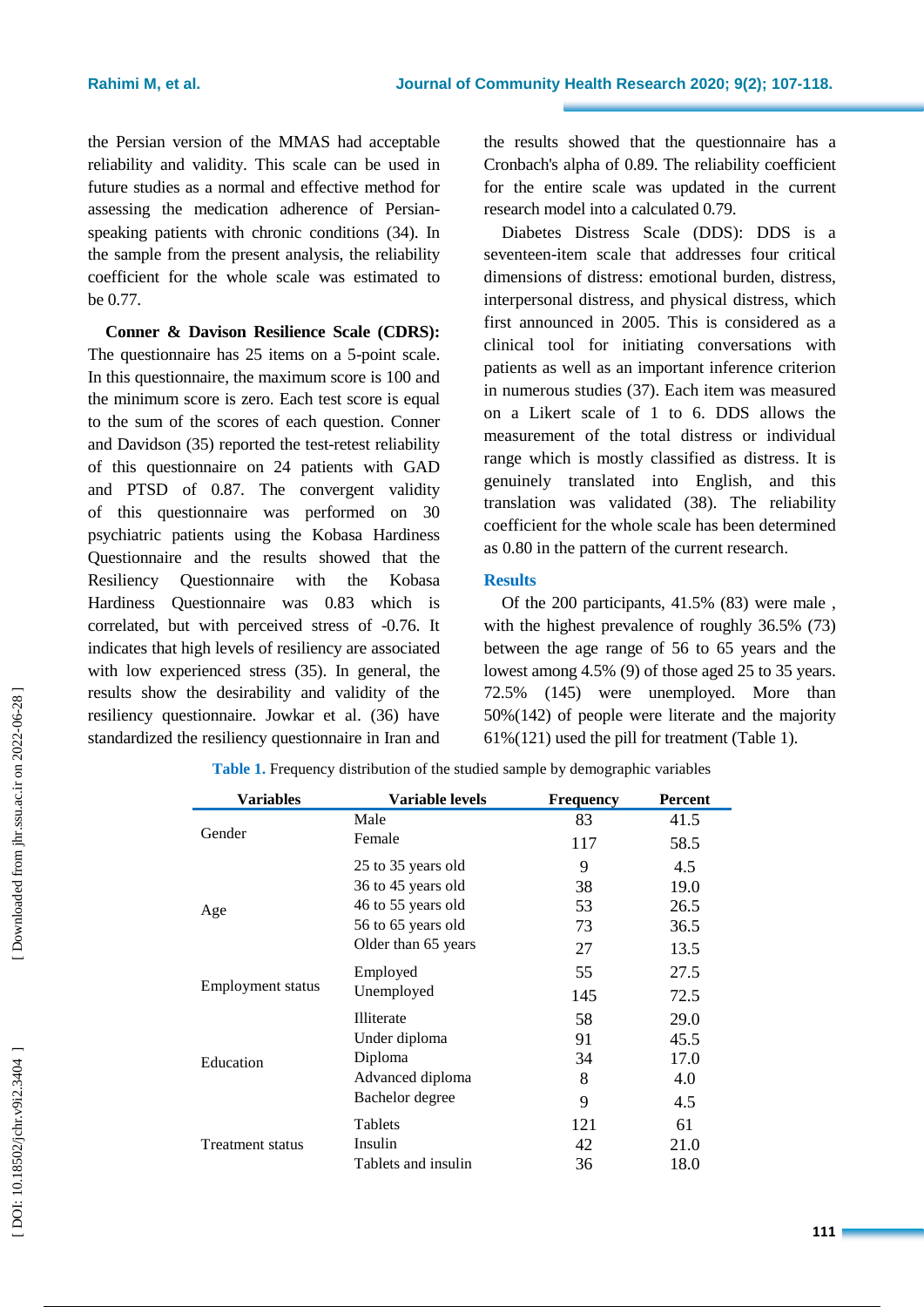**The Mediating Role of Resilience and Diabetes Distress…**

Descriptive statistics of the research variables and the central indices including mean, standard

deviation, Kurtosis , and skewness are summarized in Table1.

| Variable               | N   | Mean  | SD.   | <b>Skewness</b> | <b>Kurtosis</b> |
|------------------------|-----|-------|-------|-----------------|-----------------|
| Depression             | 200 | 25.92 | 9.32  | 0.63            | 0.75            |
| Resiliency             | 200 | 51.30 | 15.97 | 0.32            | $-0.23$         |
| Diabetes distress      | 200 | 57.75 | 17.40 | $-0.03$         | $-0.47$         |
| Adherence to treatment | 200 | 58.49 | 11.00 | 0.77            | 0.90            |

**Table 2.** Descriptive statistics of the variables used in the study

This section seeks to answer the main research hypothesis that "Is there a mediating role of resiliency and diabetes distress in the relationship between depression and adherence to treatment among type 2 diabetic patients?" Structural equation modeling has used.

One of the assumptions of structural equation modeling is the normality of the multivariate distribution. For this purpose, the AMOS software uses the multivariable Kurtosis coefficient of Mardia. The value of the Mardia coefficient for the present study is 3.18, indicating that the assumption of multivariate normality is accepted.

Since path analysis is based on a linear correlation between variables, the linear correlation matrix among research variables is reported in this section.

**Table 3.** Pearson Correlation matrix between variables

| Variables              | <b>Depression</b> | <b>Resiliency</b> | Diabetes distress | <b>Adherence to Treatment</b> |
|------------------------|-------------------|-------------------|-------------------|-------------------------------|
| Depression             |                   |                   |                   |                               |
| Resiliency             | $-0.473**$        |                   |                   |                               |
| Diabetes distress      | $0.411**$         | $-0.242**$        |                   |                               |
| Adherence to Treatment | $-0.155*$         | $0.414**$         | $-408**$          |                               |
| **p<0.01, *p<0.05      |                   |                   |                   |                               |

According to the correlation matrix, the variables of depression and diabetes distress have a negative and significant correlation with adherence to treatment (p<0.05). The Resiliency has a positive and significant correlation with adherence to treatment  $(p<0.05)$  (Tabe3).

The conceptual model of the research is presented in two states including standardized and non standardized coefficients.

The most important indicators for fitting the conceptual model of research are reported in Table 3.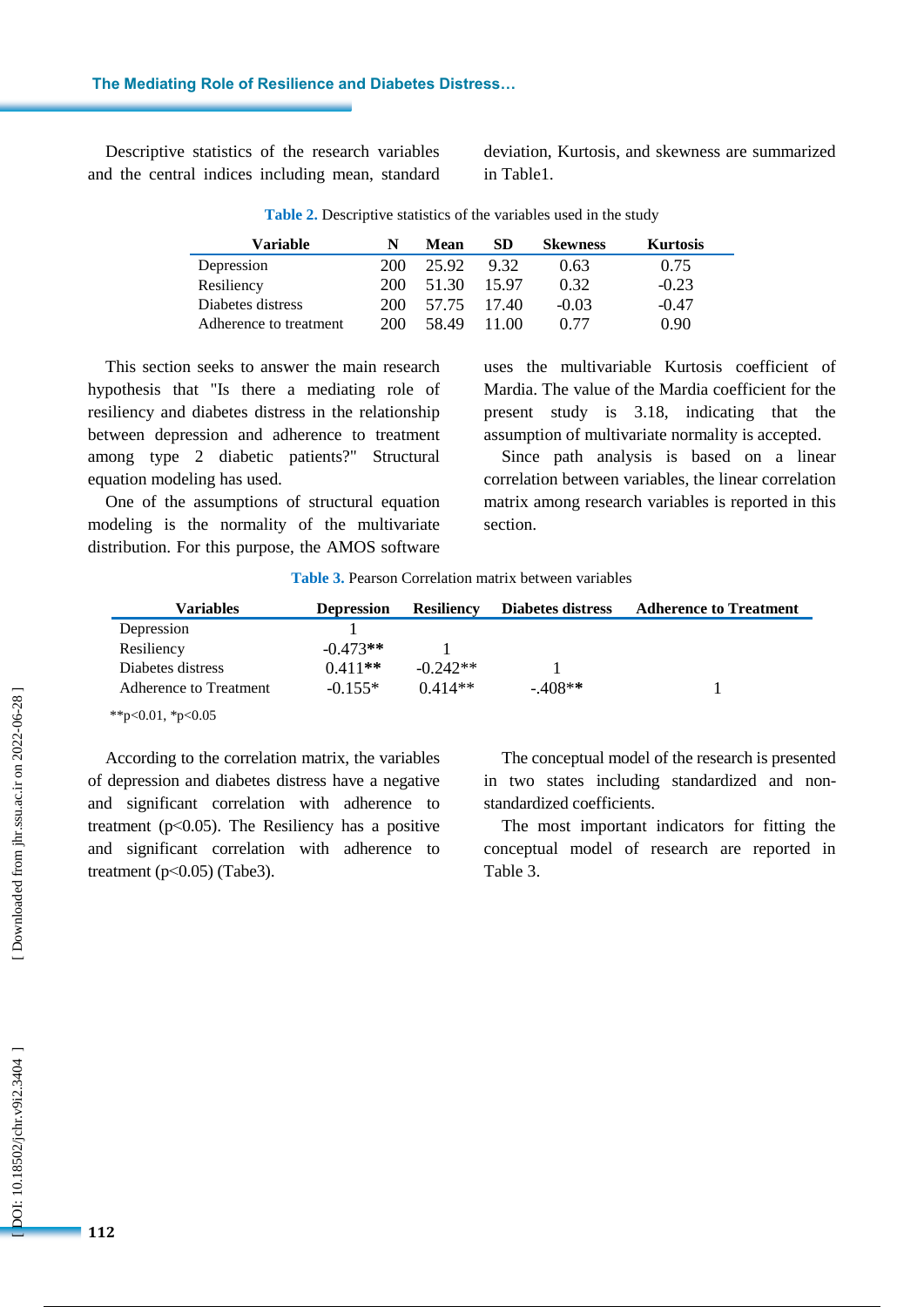

**Figure 1.** None -standardized coefficient model



**Figure 2.** Standardized coefficient model

**Table 4.** Model fit indicators

| <b>Indicator</b>                             | Value | allowable Limitation | <b>Ideal Limitation</b> |
|----------------------------------------------|-------|----------------------|-------------------------|
| $(\gamma 2) / df$                            | 0.75  | Less than 5          | Less than 3             |
| RMSEA (Root Mean Square Error Approximation) | 0.02  | Less than $0.1$      | Less than $0.05$        |
| CFI (Comparative Fit Index)                  | 0.95  | Above 0.9            | Above $0.95$            |
| NFI (Normed Fit Index)                       | 0.93  | Above $0.9$          | Above $0.95$            |
| GFI (Goodness of Fit Index)                  | 0.96  | Above $0.9$          | Above $0.95$            |
| AGFI (Adjusted Goodness of Fit Index)        | 0.94  | Above 0.9            | Above $0.95$            |

Based on the results, it can be concluded that the model has a goodness of fit. Since the paths between variables are the same as the research hypothesis in the model described above, the indirect effect of the research hypothesis is checked.

Table 5. The Sobel test results for the effect of Resiliency and Diabetes distress variables between the Depression and Adherence to Treatment

| hypothesis                                                                         | None-standardized<br>coefficient | <b>B</b> coefficient | <b>Sobel test</b> | Sig   | <b>Hypothesis</b> |
|------------------------------------------------------------------------------------|----------------------------------|----------------------|-------------------|-------|-------------------|
| Depression $\rightarrow$ Resiliency<br>$\rightarrow$ Adherence to Treatment        | $-0.22$                          | $-0.18$              | $-2.66$           | 0.007 | Accepted          |
| Depression $\rightarrow$ Diabetes distress<br>$\rightarrow$ Adherence to Treatment | $-0.24$                          | $-0.16$              | $-2.80$           | 0.004 | Accepted          |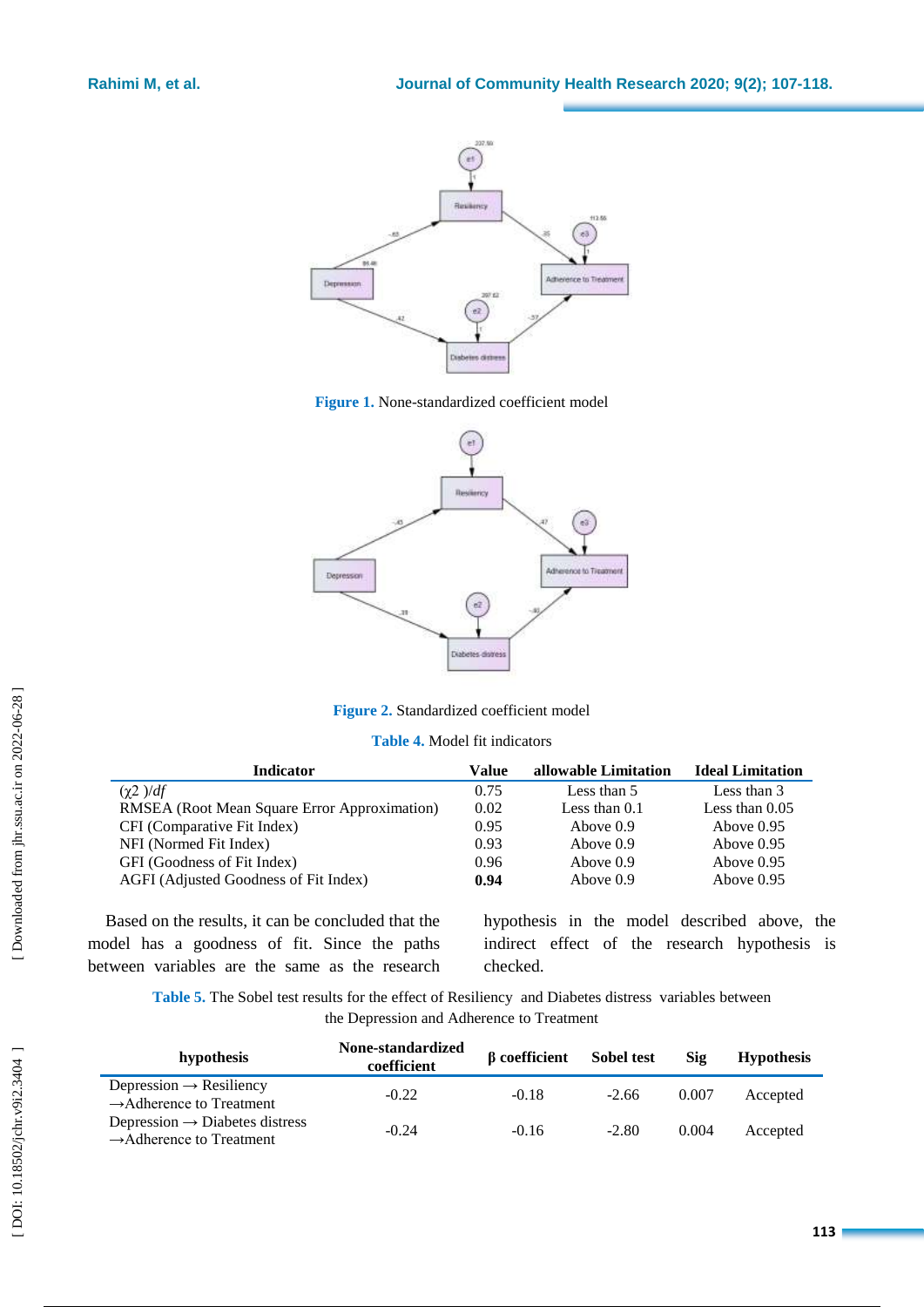It can be concluded from the above table that depression has an indirect effect o n the adherence to treatment by mediating role of resiliency and diabetes distress(p >0.05), so the hypothesis is confirmed regarding the indirect relationship between depression and adherence to treatment.

#### **Discussion**

This study aimed to investigate the relationship between depression and adherence to treatment in type 2 diabetic patients ; the mediating role of resilience and diabetes distress in diabetic patients in Tehran. Therefore, the evaluation of these problems is very important. Our results suggest that the variables of depression and diabetes distress have a negative and significant correlation with adherence to treatment. Besides, the resiliency has a positive and significant correlation with adherence to treatment. Thus, after dividing the result by multiplying the two non -standard coefficients that constitute the intermediate variable paths by the standard error of the product, the ratio obtained is compared with the normal distribution table, and if the ratio is greater than 1.96, it means that the mediating variable's effect is significant.

It can be concluded that depression has an indirect effect on the adherence to treatment by mediating role of resiliency and diabetes distress , so the hypothesis regarding the indirect relationship between depression and adherence to treatment is confirmed. Although this subject has been widely discussed in the literature (4-7,11-18,21-28), there are no studies to our knowledge that have evaluated these variables together or considered their potential interrelationships. In the present study, adherence to treatment was associated with more resiliency, which is in agreement with previous evidence [\(16](https://www.ncbi.nlm.nih.gov/pmc/articles/PMC6710737/#B14)-[19](https://www.ncbi.nlm.nih.gov/pmc/articles/PMC6710737/#B14) ) and with a low level of depression ( [1](https://www.ncbi.nlm.nih.gov/pmc/articles/PMC6710737/#B50) - 5 , [15\)](https://www.ncbi.nlm.nih.gov/pmc/articles/PMC6710737/#B51). Bahremand et al . (39) have shown that family functioning, resilience, and mental wellbeing are related together. Resilience plays a mediating role in the family's functioning and mental wellbeing. Giving the resilience in patients can also lead to an improvement in diabetic patients' mental health. This result also correlates with previous research

that shows that people with diabetes face emotional pressures that can impair their self-care (40).

The study presented that in people living with diabetes , psychological resilience has moderated the effect of depression on diabetes distress. Such findings are consistent with earlier work on the resilience moderating mechanism between emotional deregulation and generalized anxiety disorder (41). The findings are also consistent with those of Grossman (42), who have shown that resilience and endurance are both moderate and strongly related to the outcomes of health and wellbeing. The result is also consistent with that of the research by Davydov et al . (43) which found a strong correlation between psychological resilience and reduced incidence of stress and anxiety. The findings of this study supported the results of previous research that found psychological resistance to successful moderate pain, bipolar disorder, and suicidality (44 -46) .

Grossman discovered that resilience and toughness are moderate to strongly linked to health and wellbeing outcomes, both in the predicted direction and as mediators of positive emotion and adaptive coping (42). Psychological resilience was described as a facilitator of higher optimism rates ; a construction known to promote higher rates of psychological well -being (40). Further studies demonstrated a substantial correlation between psychological resilience and reduced occurrence . According to other authors, people with high levels of anxiety (47) and depression (48 -49) have less attention to self-care behaviors. However, no significant association was found in the disagreement between diabetes -related distress and adherence to self-care behaviors in the previous report (48). Alvarado -Martel et al . demonstrated that investigating the factors involved in diabetes such as motivation, diabetes management training, perceptions of the disease, and self-efficacy are key contributors to self-care behaviors. In contrast, anxiety and depression were highly prevalent and related to lower adhesion (49).

To explain these results , it can be said that most people living with diabetes have difficulty attaining the prescribed diabetes management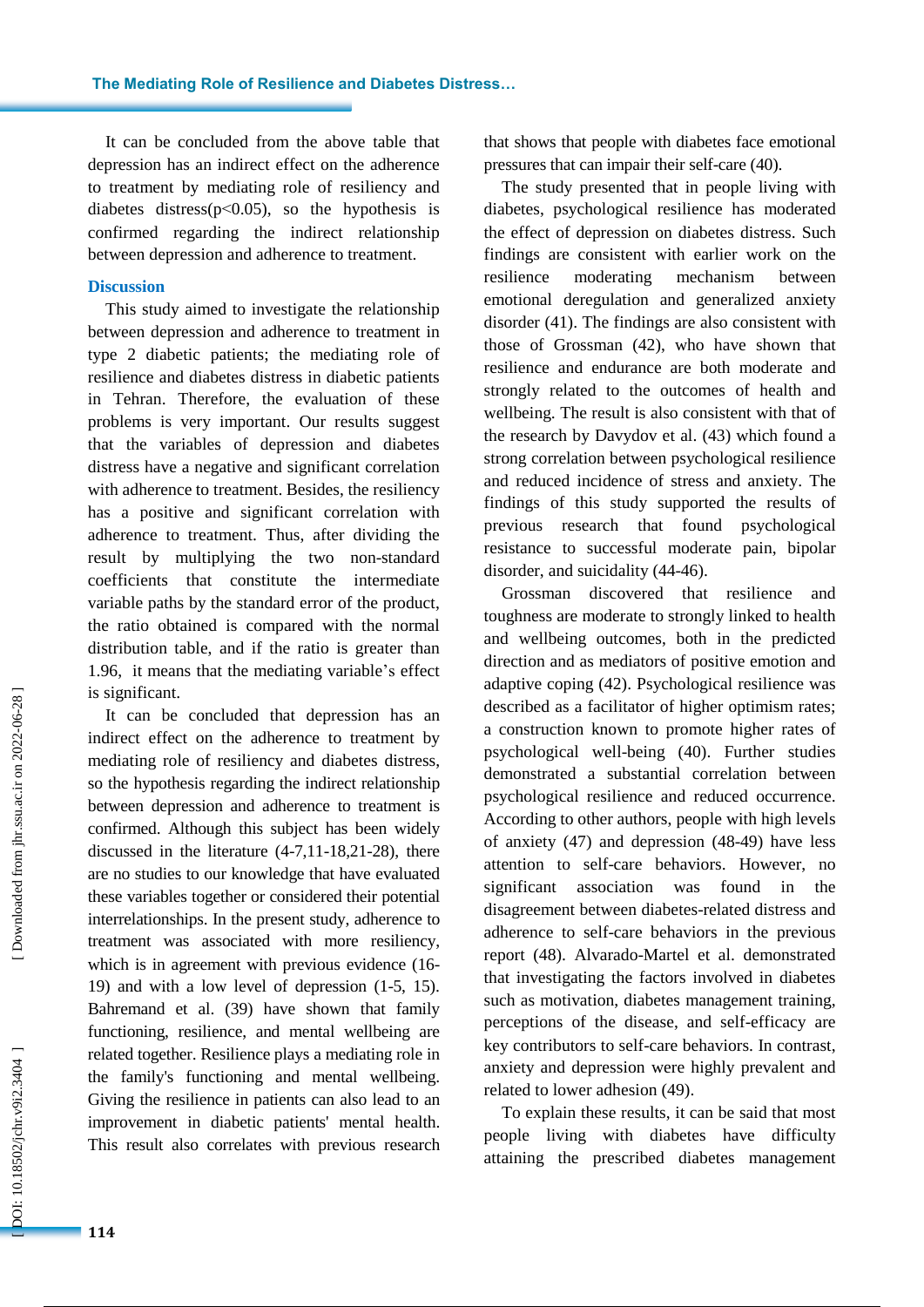requirements. Therapeutic education has also proved to be an essential component of the adherence to self-care, but that alone does not guarantee patients' full participation; they may internalize therapeutic guidelines but will then determine whether to adhere to them or not. Adherence is a dynamic, multidimensional process with several factors playing a role in it . Due to all these reasons, it is critical to implement methods that promote behavior change (50). In addition to the need to adapt to self-care behaviors and consequent life changes, patients must also psychologically adjust to chronic disease diagnosis. Additionally, depression symptoms interfere with adherence to diabetes self-care habits, which can lead to a reduction in health and quality of life.

However, it was the patients themselves who mentioned their training level as well as other problems. It is a subjective impression, and patients may have been given genuine responses or may not. The participation of a researcher during the execution of the questionnaires ensured that they were completed by the patients themselves and provided clarification if necessary. Finally, the economic situation of the patients was not taken into consideration , but this can affect the patterns of self-care. However, the present research was intended to identify factors that could be changed in clinical practice. The findings of this study highlight the importance of early diagnosis of depression and diabetic distress in self-care activities in the advancement of treatment, and to avoid potential complications.

This study has a number of limitations. First, this group of patients was included from a referred diabetes clinic, which may be not indicative of patients with type 2 diabetes in a primary care environment. Second, it's important to note that it's difficult to determine causality by being a cross -sectional sample. However, the study results identify the magnitude of distress issues in diabetic patients which allow strategies to be planned to improve this population's well -being.

People with diabetes in this study were selected based on Hemoglobin A1c, which is one of the strengths of this study. Another strength of this study is the consideration of demographic variables. The psychological dimension of these patients is also discussed in this article.

# **Conclusion**

As a result, the strengths of the study included the measurement of HbA1C based on which hyperglycemia patients were included. Based on the findings of this study and other research, it appears that the incidence of depression in diabetic patients is very probable and has a direct impact on diabetes outcomes and psychological issues. In addition to routine checkups to physicians, more attention must be paid to the physical, psychological , and medical causes of diabetes adherence. Frequent visits to a psychiatrist or psychological screening for mental disorders can aid in the early detection of these disorders. Lack of workforce among diabetes care providers at the forefront, and shifting to a unit approach with wider support to chronic care management, considering the variety of psychological interventions are also suggested as useless resource s to address the growing burden of diabetes in Iran.

# **Acknowledgments**

Sincere gratitude must be expressed toward the patients for their cooperation who supported us with great care and diligence in this study. This article is the result of the first author's dissertation on the master's degree in Clinical Psychology approved by Vice -Chancellor for Research, Islamic Azad University, Branch of Science and Research No. IR.AUK.REC.1398, 99.

# **Authors' contribution**

Conceptualization, MR, MJ, RN, & MR; Methodology, MR & MJ ; Investigation, MR, MJ, RN, &MR; Writing-Original MR, MJ, RN, &MR; Writing –Reviewing & Editing, MR, MJ, RN, &MR ; Funding acquisition , MR &MJ ; Resources, MR&MJ; Supervision & proofing, RN&MR.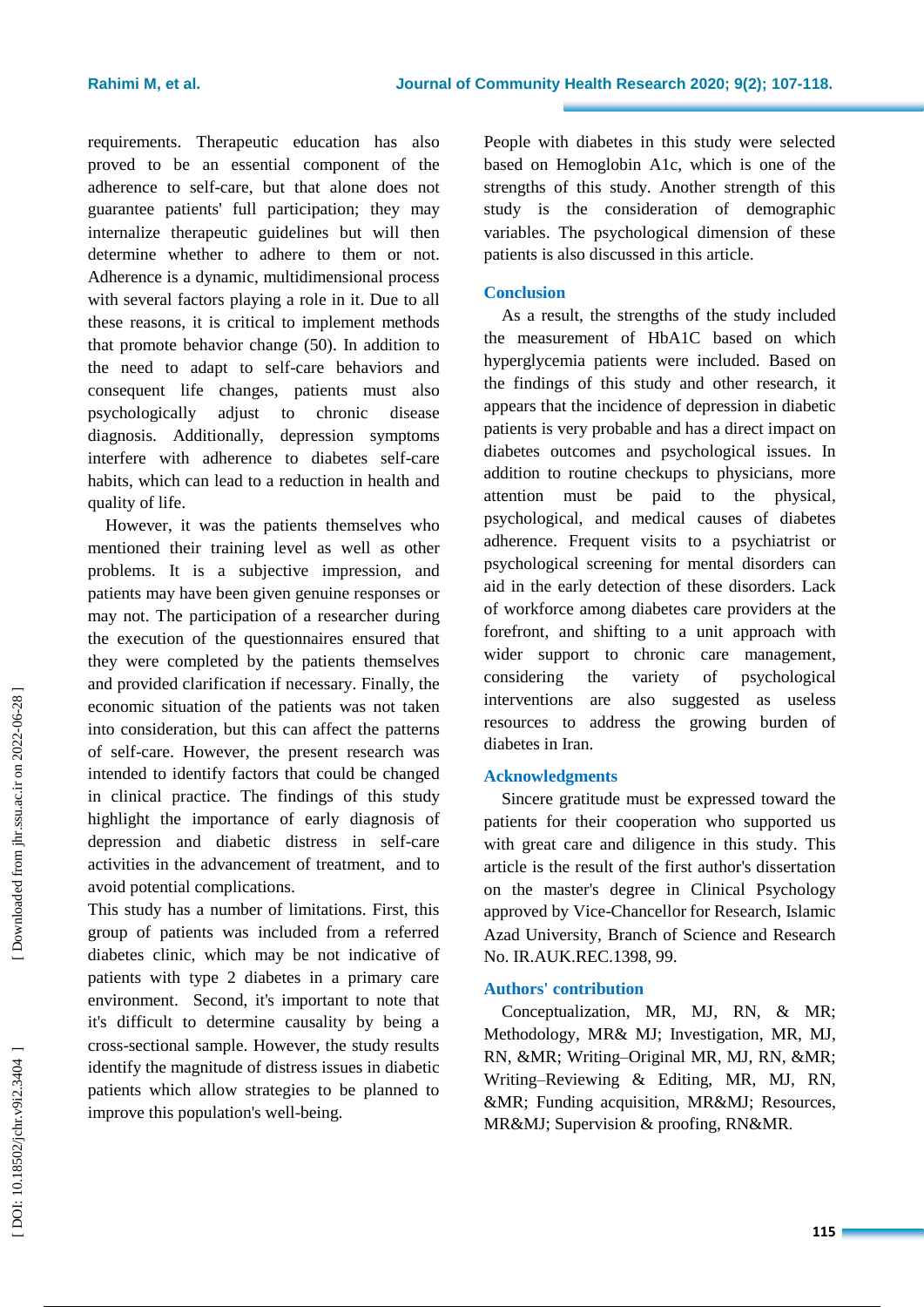#### **The Mediating Role of Resilience and Diabetes Distress…**

#### **Funding**

This research received no specific grants from the public, commercial , or non -profit funding

agencies.

#### **Conflict of interest**

The authors declare no conflict of interest .

#### **References**

- 1.Sun N, Lou P, Shang Y, et al Prevalence and determinants of depressive and anxiety symptoms in adults with type 2 diabetes in China: a cross -sectional study. BMJ Open. 2016; 6(8): e 012540.
- 2.Bai X, Liu Z, Li Z, et al. The association between insulin therapy and depression in patients with type 2 diabetes mellitus: a meta -analysis. BMJ Open. 2018; 8(11): e 020062.
- 3.Khan ZD, Lutale J, Moledina SM. Prevalence of Depression and Associated Factors among Diabetic Patients in an Outpatient Diabetes Clinic. Psychiatry Journal. 2019.
- 4.Kumar N, Unnikrishnan B, Thapar R, et al. Distress and Its effect on adherence to antidiabetic medications among type 2 diabetes patients in Coastal South India. Journal of Natural Science, Biology, and Medicine. 2017; 8(2): 216.
- 5.Wang X, Kindzierski W, Kaul P. Comparison of transient associations of air pollution and AMI hospitalisation in two cities of Alberta, Canada, using a case -crossover design. BMJ open. 2015; 5(11): e 009169.
- 6.Gonzalez JS, Peyrot M, McCarl LA, et al. Depression and diabetes treatment nonadherence: a meta -analysis. Diabetes Care. 2008; 31(12): 2398 –2403.
- 7.Gonzalez JS, Tanenbaum ML, Commissariat PV. Psychosocial factors in medication adherence and diabetes selfmanagement: Implications for research and practice. American Psychologist. 2016; 71(7): 539–551.
- 8[.Luca](https://www.ncbi.nlm.nih.gov/pubmed/?term=Luca%20A%5BAuthor%5D&cauthor=true&cauthor_uid=25596663) A , [Luca](https://www.ncbi.nlm.nih.gov/pubmed/?term=Luca%20M%5BAuthor%5D&cauthor=true&cauthor_uid=25596663) M , Di [Mauro](https://www.ncbi.nlm.nih.gov/pubmed/?term=Di%20Mauro%20M%5BAuthor%5D&cauthor=true&cauthor_uid=25596663) M , et al . Alexithymia, more than depression, influences glycaemic control of type 2 diabetic patients. Journal of [endocrinological](https://www.ncbi.nlm.nih.gov/pubmed/25596663) investigation. 2015; 38(6): 653 -660.
- 9.Gonzalez JS, Shreck E, Psaros C, et al. Distress and type 2 diabetes -treatment adherence: A mediating role for perceived control. Health Psychology. 2015; 34(5): 505 –513.
- 10. Félix IB, Guerreiro MP, Cavaco A, et al. Development of a Complex Intervention to Improve Adherence to Antidiabetic Medication in Older People Using an Anthropomorphic Virtual Assistant Software. Frontiers in Pharmacology. 2019; 10: 680 .
- 11. [Krass](https://www.ncbi.nlm.nih.gov/pubmed/?term=Krass%20I%5BAuthor%5D&cauthor=true&cauthor_uid=25440507) I , [Schieback](https://www.ncbi.nlm.nih.gov/pubmed/?term=Schieback%20P%5BAuthor%5D&cauthor=true&cauthor_uid=25440507) P , [Dhippayom](https://www.ncbi.nlm.nih.gov/pubmed/?term=Dhippayom%20T%5BAuthor%5D&cauthor=true&cauthor_uid=25440507) T . Adherence to diabetes medication: a systematic review. Diabetic [Medicine.](https://www.ncbi.nlm.nih.gov/pubmed/25440507) 2015; 32(6): 725 -737.
- 12. Juste AM, Miguel AG, Plou BP, et al. Adherence to treatment of hypertension, hypercholesterolaemia and diabetes in an elderly population of a Spanish cohort. Medicina Clínica (English Edition). 2019; 153(1): 1 -5.
- 13. Menditto E, Cahir C, Aza -Pascual -Salcedo M, et al. Adherence to chronic medication in older populations: application of a common protocol among three European cohorts. Patient preference and adherence. 2018; 12: 1975 – 1987.
- 14. Massey CN, Feig EH, Duque -Serrano L, et al. Psychological Well -Being and Type 2 Diabetes. Current research in diabetes & obesity journal.2017; 4(4):e 555641.
- 15. Baucom KJ, Turner SL, Tracy EL, et al. Depressive symptoms and diabetes management from late adolescence to emerging adulthood. Health Psychology. 2018; 37(8): 716 -724.
- 16. Sexton MB, Byrd MR, von Kluge S. Measuring resilience in women experiencing infertility using the CD -RISC: Examining infertility-related stress, general distress, and coping styles. Journal of psychiatric research. 2010; 44(4): 236 -241.
- 17. Johnson J, Wood AM, Gooding P, et al. Resilience to suicidality: The buffering hypothesis. Clinical psychology review. 2011; 31(4): 563 -591.
- 18. Torabizadeh C, Asadabadi Poor Z, Shaygan M. The Effects of Resilience Training on the Self-Efficacy of Patients with Type 2 Diabetes: A Randomized Controlled Clinical Trial. International journal of community based nursing and midwifery. 2019; 7(3): 211 -221.
- 19. Nawaz A, Malik JA, Batool A. Relationship between resilience and quality of life in diabetics. Journal of the College of Physicians and Surgeons Pakistan. 2014; 24(9): 670-675.
- 20. Young -Hyman D, De Groot M, Hill -Briggs F, et al. Psychosocial care for people with diabetes: a position statement of the American Diabetes Association. Diabetes Care. 2016; 39(12): 2126 –2140.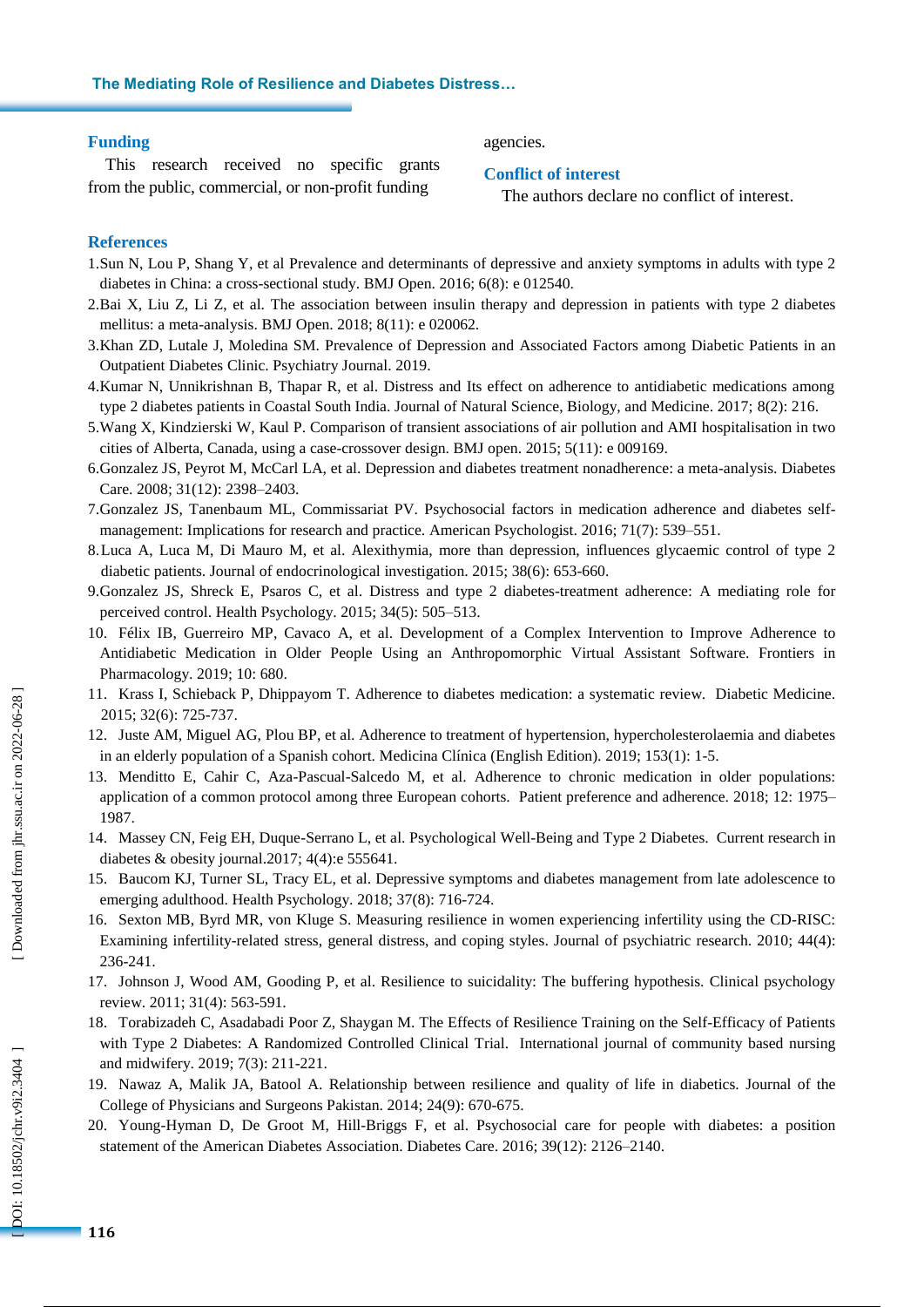- 21. [Chew](https://www.ncbi.nlm.nih.gov/pubmed/?term=Chew%20BH%5BAuthor%5D&cauthor=true&cauthor_uid=29089913) BH , [Vos](https://www.ncbi.nlm.nih.gov/pubmed/?term=Vos%20RC%5BAuthor%5D&cauthor=true&cauthor_uid=29089913) RC , [Stellato](https://www.ncbi.nlm.nih.gov/pubmed/?term=Stellato%20RK%5BAuthor%5D&cauthor=true&cauthor_uid=29089913) RK , et al . Diabetes -Related Distress and Depressive Symptoms Are Not Merely Negative over a 3 -Year Period in Malaysian Adults with Type 2 Diabetes Mellitus Receiving Regular Primary Diabetes Care. Frontiers in [psychology.](https://www.ncbi.nlm.nih.gov/pubmed/29089913) 2017; 8: 1834 -1841.
- 22. Avci D, Kelleci M. Alexithymia in patients with type 2 diabetes mellitus: the role of anxiety, depression, and glycemic control. Patient preference and adherence. 2016;10: 1271 –1277.
- 23. Fisher L, Glasgow RE, Mullan JT, et al. Development of a brief diabetes distress screening instrument. The Annals of Family Medicine.2008; 6(3): 246 –252.
- 24. [Fukuda](https://www.ncbi.nlm.nih.gov/pubmed/?term=Fukuda%20N%5BAuthor%5D&cauthor=true&cauthor_uid=30697468) N , [Gandhi](https://www.ncbi.nlm.nih.gov/pubmed/?term=Gandhi%20K%5BAuthor%5D&cauthor=true&cauthor_uid=30697468) K , [Lim](https://www.ncbi.nlm.nih.gov/pubmed/?term=Lim%20E%5BAuthor%5D&cauthor=true&cauthor_uid=30697468) E , [et](https://www.ncbi.nlm.nih.gov/pubmed/?term=Leake%20A%5BAuthor%5D&cauthor=true&cauthor_uid=30697468) al. Validation of the Diabetes Distress Scale in an Asian Pacific Islander Population. Hawai'i Journal of [Medicine](https://www.ncbi.nlm.nih.gov/pubmed/30697468) & Public Health. 2019; 78(1): 3 -7.
- 25. [Baek](https://www.ncbi.nlm.nih.gov/pubmed/?term=Baek%20RN%5BAuthor%5D&cauthor=true&cauthor_uid=24550072) RN , [Tanenbaum](https://www.ncbi.nlm.nih.gov/pubmed/?term=Tanenbaum%20ML%5BAuthor%5D&cauthor=true&cauthor_uid=24550072) ML , [Gonzalez](https://www.ncbi.nlm.nih.gov/pubmed/?term=Gonzalez%20JS%5BAuthor%5D&cauthor=true&cauthor_uid=24550072) JS . Diabetes burden and diabetes distress: The [buffering](https://www.ncbi.nlm.nih.gov/pmc/articles/PMC4249652/) effect of social [support](https://www.ncbi.nlm.nih.gov/pmc/articles/PMC4249652/) . Annals of Behavioral Medicine. 2014; 48(2): 145 –155.
- 26. Yi [-Frazier](https://www.ncbi.nlm.nih.gov/pubmed/?term=Yi-Frazier%20JP%5BAuthor%5D&cauthor=true&cauthor_uid=29373703) JP , [Cochrane](https://www.ncbi.nlm.nih.gov/pubmed/?term=Cochrane%20K%5BAuthor%5D&cauthor=true&cauthor_uid=29373703) K , [Whitlock](https://www.ncbi.nlm.nih.gov/pubmed/?term=Whitlock%20K%5BAuthor%5D&cauthor=true&cauthor_uid=29373703) K , et al . Trajectories of Acute Diabetes -Specific Stress in Adolescents With Type 1 Diabetes and Their Caregivers Within the First Year of Diagnosis. Journal of Pediatric [Psychology.](https://www.ncbi.nlm.nih.gov/pubmed/29373703) 2018; 43(6): 645 -653.
- 27. Ramkisson S, Pillay BJ, Sartorius B. Diabetes distress and related factors in South African adults with type 2 diabetes. Journal of Endocrinology, Metabolism and Diabetes of South Africa. 2016; 21(2): 35 -39.
- 28. Jannoo Z, Wah YB, Lazim AM, et al. Examining diabetes distress, medication adherence, diabetes self-care activities, diabetes -specific quality of life and health -related quality of life among type 2 diabetes mellitus patients. Journal of Clinical & Translational Endocrinology. [2017;](https://www.sciencedirect.com/science/journal/22146237/9/supp/C) 9: 48-54
- 29. Sobel ME. Asymptotic confidence intervals for indirect effects in structural equation models. Sociological Methodology. 1982; 13: 290 -312.
- 30. Beck A, Ward C, Mendelsohn M, et al. An inventory for measuring depression Arch Gen Psychiatry. 1961; 4(6): 561 -571.
- 31. Ghassemzade H, Mojtabai R, Karamghadiri N, et al. Psychometric properties of a Persian -language version of the Beck Depression Inventory-second edition: BDI-II-Persian. Depression and anxiety. 2005; 21(4): 185-192.
- 32. Morisky DE, Green LW, Levine DM. Concurrent and predictive validity of a self-reported measure of medication adherence. Medical Care. 1986; 24(1): 67 –74.
- 33. Morisky DE, Ang A, Krousel -Wood M, et al. Predictive validity of a medication adherence measure in an outpatient setting. The Journal of Clinical Hypertension. 2008; 10(5): 348 –354.
- 34. Moharamzad Y, Saadat H, Nakhjavan Shahraki B, et al. Validation of the Persian Version of the 8-Item Morisky Medication Adherence Scale (MMAS -8) in Iranian Hypertensive Patients. Global journal of health science. 2015; 7(4): 173 –183.
- 35. Connor KM, Davidson JR. Development of a new resilience scale: The Connor -Davidson resilience scale (CD ‐ RISC). Depression and anxiety. 2003; 18(2): 76 -82.
- 36. [Jowkar](https://www.ncbi.nlm.nih.gov/pubmed/?term=Jowkar%20B%5BAuthor%5D&cauthor=true&cauthor_uid=20149146) B , [Friborg](https://www.ncbi.nlm.nih.gov/pubmed/?term=Friborg%20O%5BAuthor%5D&cauthor=true&cauthor_uid=20149146) O , [Hjemdal](https://www.ncbi.nlm.nih.gov/pubmed/?term=Hjemdal%20O%5BAuthor%5D&cauthor=true&cauthor_uid=20149146) O . Cros s -cultural validation of the Resilience Scale for Adults (RSA) in Iran. [Scandinavian](https://www.ncbi.nlm.nih.gov/pubmed/20149146) journal of psychology. 2010; 51(5): 418-425.
- 37. Polonsky WH, Fisher L, Esarles J, et al. Assessing psychosocial distress in diabetes: Development of the Diabetes Distress Scale. Diabetes Care. 2005; 28(3): 626 -631.
- 38. [Baradaran](https://www.ncbi.nlm.nih.gov/pubmed/?term=Baradaran%20HR%5BAuthor%5D&cauthor=true&cauthor_uid=23930169) HR, [Mirghorbani](https://www.ncbi.nlm.nih.gov/pubmed/?term=Mirghorbani%20SM%5BAuthor%5D&cauthor=true&cauthor_uid=23930169) SM, [Javanbakht](https://www.ncbi.nlm.nih.gov/pubmed/?term=Javanbakht%20A%5BAuthor%5D&cauthor=true&cauthor_uid=23930169) A, et al. Diabetes Distress and its Association with Depression in Patients with Type 2 Diabetes in Iran. International journal of preventive medicine. 2013; 4(5): 580 –584.
- 39. Bahremand M, Rai A, Alikhani M, et al. Relationship between family functioning and mental health considering the mediating role of resiliency in type 2 diabetes mellitus patients. Global journal of health science. 2015; 7(3): 254-259.
- 40. Wojujutari AK, Alabi OT, Emmanuel IE. Psychological resilience moderates influence of depression on sleep dysfunction of people living with diabetes. Journal of Diabetes & Metabolic Disorders. 2019; 18(2): 429 -436.
- 41. Webster RE. Moderating effects of resilience and relationship between emotion dysregulation depressions in older. African Journal of Aging and Depression. 2018; 2(5): 1 –19.
- 42. Grossman MR. Clarifying the nature of resilience: A MetaAnalytic approach. 2014.
- 43. Davydov DM, Stewart R, Ritchie K, et al. Resilience and mental health. Clinical psychology review. 2010; 30(5): 479 -95.